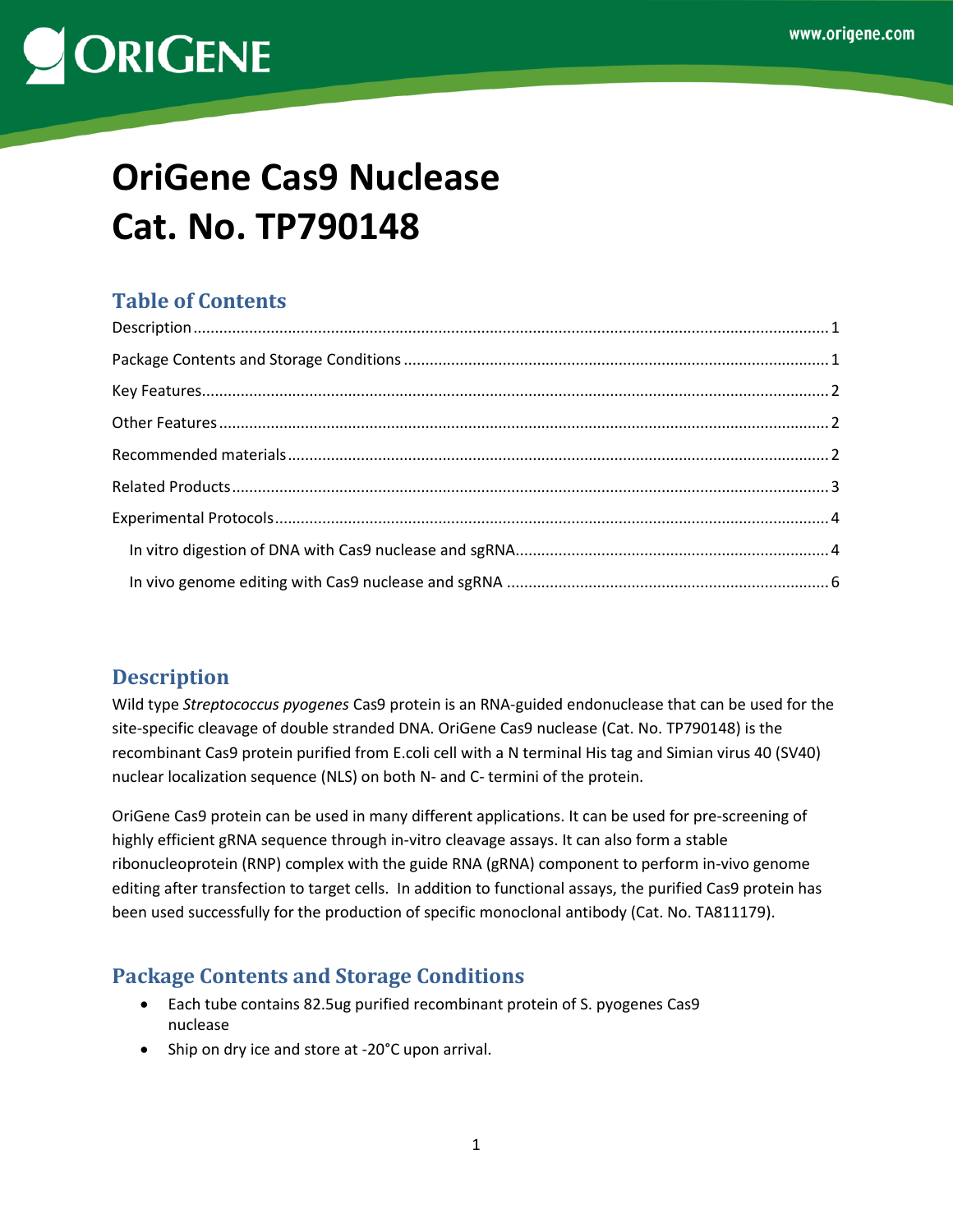# <span id="page-1-0"></span>**Key Features**

- **High Protein Purity:** > 95% pure as determined by SDS-PAGE with Coomassie Blue detection.
- **Sterilized protein:** filtration sterilization and ready to be used for cell culture
- **Lack of non-specific Endonuclease Activity:** Cas9 protein is tested in a reaction with a supercoiled plasmid DNA. After incubation for 4 hours at 37°C, no significant nicking activity was observed by gel electrophoresis.
- **Lack of non-specific DNase Activity:** Cas9 protein is tested in a reaction containing a linearized DNA substrate. After incubation for 16 hours at 37°C, there is no significant degradation of the DNA substrate as determined by gel electrophoresis.
- **Lack of RNase Activity:** The protein is tested in a reaction with total RNA. After incubation for 1 h at 37°C, >95% of the substrate RNA remains intact as determined by gel electrophoresis.
- **High Endonuclease activity with specific sgRNA**: OriGene Cas9 Nuclease is tested in a reaction containing target DNA and synthetic sgRNA. 90% digestion of the substrate DNA is achieved after 1 hour incubation at 37°C.
- **Suitable for the in-vivo genome editing:** OriGene Cas9 Nuclease is co-transfected with specific sgRNA into RFP positive target cells. 10% cells have been successfully genetically modified to lose the RFP signal.

## <span id="page-1-1"></span>**Other Features**

| <b>Predicted MW</b> | 165.0 kDa                                                                      |
|---------------------|--------------------------------------------------------------------------------|
| Concentration       | 20 uM                                                                          |
| <b>Buffer</b>       | 10 mM Tris, 300 mM NaCl, 0.1 mM EDTA, 1 mM DTT, 50% Glycerol pH<br>7.4 at 25°C |
| <b>Endotoxin</b>    | $<$ 0.5 EU per 1 $\mu$ g of the protein by the LAL                             |

# <span id="page-1-2"></span>**Recommended materials**

**10X Cas9 Nuclease Reaction Buffer** (100 ml, pH 6.5), Cat. No. GE100053

200mM HEPES solution

1M sodium chloride

50mM Magnesium chloride

1mM EDTA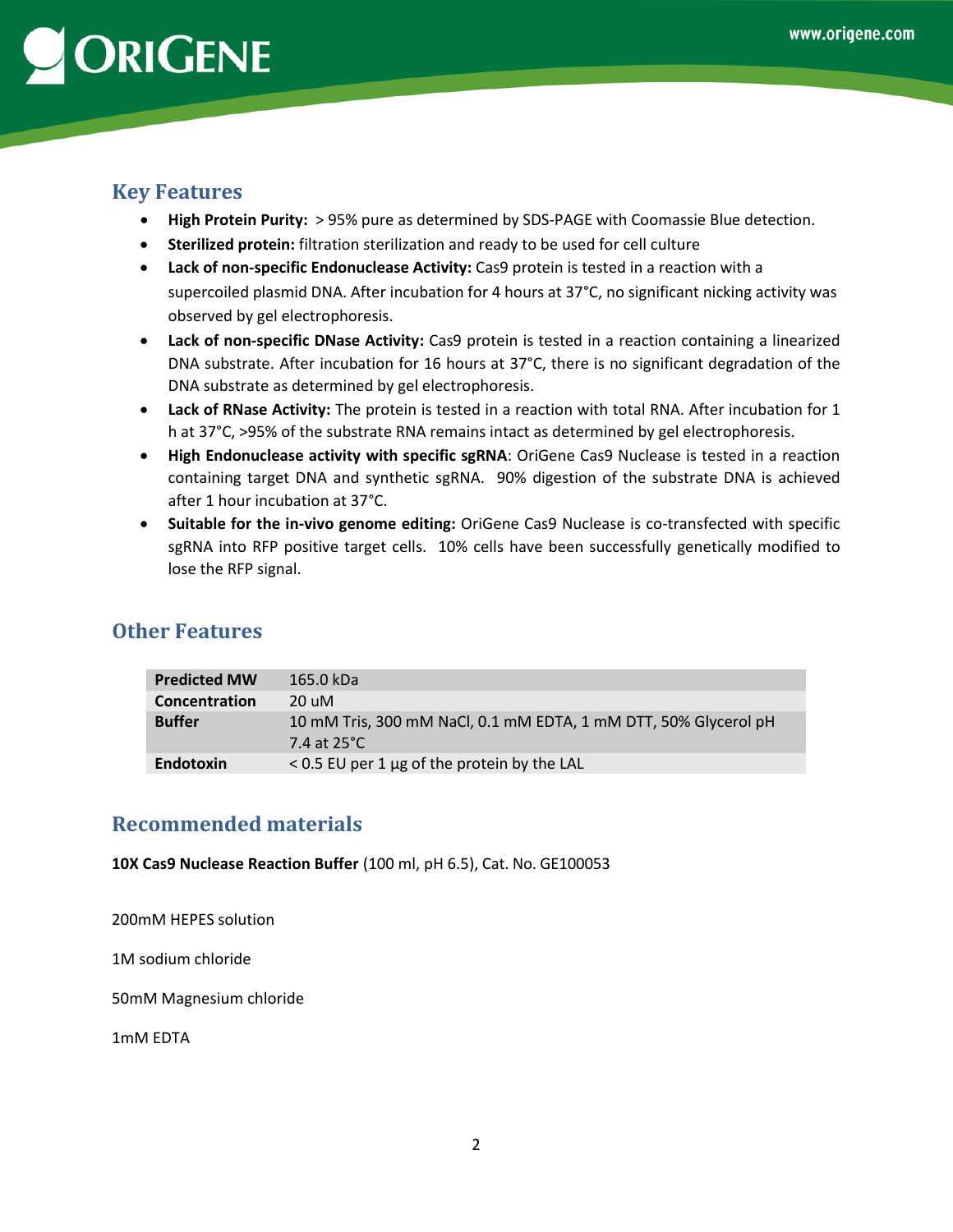**Transfection reagent**: Transfection reagents must be selected and optimized based on the cell type being used. For cells that are inherently difficult to transfect, direct electroporation of recombinant Cas9-sgRNA ribonucleoprotein (RNP) complexes is recommended. OriGene Cas9 protein (Cat. TP790148) can be used for standard electroporation methods.

# <span id="page-2-0"></span>**Related Products**

### **Cas9 Antibody**

| Type of antibody                                 | Cat. No. | <b>Species</b> | Applications | Reactivities |
|--------------------------------------------------|----------|----------------|--------------|--------------|
| Polyclonal                                       | TA190309 | Rabbit         | WB, IP       | S. Pyogenes  |
|                                                  | TA811179 | Mouse          | WB, IP       | S. Pyogenes  |
|                                                  | TA811194 | Mouse          | WB, IP       | S. Pyogenes  |
| Monoclonal                                       | TA811175 | Mouse          | WB, IP       | S. Pyogenes  |
|                                                  | TA811327 | Mouse          | WB, IP       | S. Pyogenes  |
|                                                  | TA160001 | Mouse          | WB, IF, IP   | S. Pyogenes  |
| HRP conjugated<br>monoclonal                     | TA160002 | Mouse          | <b>WB</b>    | S. Pyogenes  |
|                                                  | CF811194 | Mouse          | WB, IP       | S. Pyogenes  |
| Carrier free<br>(BSA/glyceol free)<br>monoclonal | CF811179 | Mouse          | WB, IP       | S. Pyogenes  |
|                                                  | CF811327 | Mouse          | WB, IP       | S. Pyogenes  |
|                                                  | CF811175 | Mouse          | WB. IP       | S. Pyogenes  |

### **Cas9 expression plasmid**

| Type of plasmid   | Cat. No. | Name                       | Promoter   |
|-------------------|----------|----------------------------|------------|
|                   | GE100002 | pCas-Guide                 | <b>CMV</b> |
| All-in-one        | GE100018 | pCas-Guide-EF1a-GFP        | <b>CMV</b> |
| Cas9/gRNA         | GE100022 | pCas-Guide-EF1a-CD4        | <b>CMV</b> |
| plasmid           | GE100010 | pLenti-Cas-Guide           | <b>CMV</b> |
|                   | GE100045 | pLenti-EF1a-Cas-Guide      | EF1a       |
|                   | GE100037 | pAAVS1-Cas9-Puro-DNR       | <b>CMV</b> |
|                   | GE100039 | pAAVS1-Cas9-BSD-DNR        | <b>CMV</b> |
|                   | GE100028 | pLenti-Cas9                | <b>CMV</b> |
| Cas9 only plasmid | GE100029 | pLenti-Cas9-IRES-Puro      | <b>CMV</b> |
|                   | GE100030 | pLenti-EF1a-Cas9-IRES-Puro | EF1a       |
|                   | GE100031 | pLenti-Cas9-P2A-tGFP       | <b>CMV</b> |
|                   | GE100014 | pT7-Cas9                   | T7         |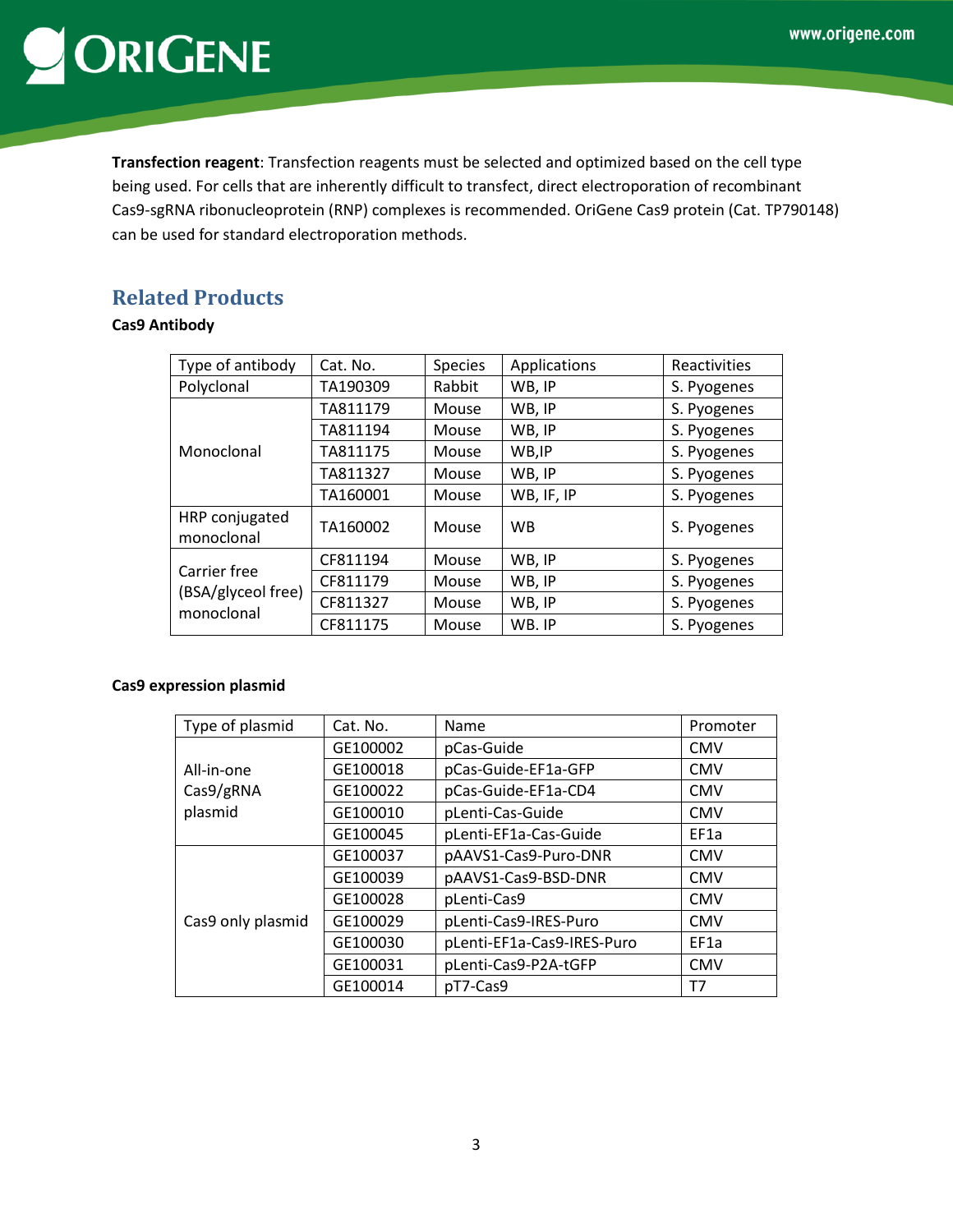

#### **Cas9 mutant**

| Type of product | Cat. No. | Name                                      | Mutation          |
|-----------------|----------|-------------------------------------------|-------------------|
| Protein         | TP790151 | CAS9-D10A S. pyogenes Recombinant Protein | <b>D10A</b>       |
| Expression      | GE100019 | pCas-Guide-Nickase (D10A)                 | D <sub>10</sub> A |
| plasmid         | GE100020 | pT7-Cas9-Nickase (D10A)                   | D <sub>10</sub> A |

## <span id="page-3-0"></span>**Experimental Protocols**

### <span id="page-3-1"></span>**In vitro digestion of DNA with Cas9 nuclease and sgRNA**

#### **Overview:**

This protocol describes how to digest double-stranded DNA *in vitro* using OriGene Cas9 protein (TP790148) and a synthetic guide RNA (sgRNA).

#### **Required Materials:**

- Cas9 Nuclease, S. pyogenes (Cat. No. TP790148)
- 10X Cas9 Nuclease Reaction Buffer (Cat. No. GE100053, 200mM HEPES, 1 M NaCl, 50mM MCl2, 1mM EDTA, pH 6.5 at 25°C, pH is critical for Cas9 activity, make sure buffer has the right pH value).
- Nuclease-free water
- sgRNA containing the targeting sequence (GATGCAGCCGTTCTGGAAGC) against turboFRP gene
	- $\checkmark$  [Synthetic pure sgRNA can be conven](http://www.origene.com/CRISPR-CAS9/)iently ordered from OriGene sgRNA service. http://www.origene.com/CRISPR-CAS9/
	- Alternatively, sgRNAs can be generated by *in vitro* transcription Kit using linearized plasmid, PCR products, or oligonucleotides as templates
	- $\checkmark$  sgRNAs must contain sequence complementary to the target DNA (guide sequence)
- DNA substrate containing turboRFP sequence (Cat. No. PS100074, pLenti-C-tRFP cloning vector)
	- $\checkmark$  Substrate can be circular or linearized plasmid, PCR products, or synthesized oligonucleotides
- Equipment and Reagents for DNA fragment analysis (agarose, DNA loading dye, Gel electrophoresis apparatus, etc.).

#### **Before Starting**

- We strongly recommend wearing gloves and using nuclease-free tubes and reagents to avoid RNase contamination.
- Reconstitution of synthetic sgRNA (1nmol, target sequence: GATGCAGCCGTTCTGGAAGC)
	- $\triangleright$  Spin down briefly before opening the tube.
	- $\triangleright$  Add 100µl nuclease-free water to make 10µM stock solution.
	- $\triangleright$  Dilute stock solution to make 1µM working solution.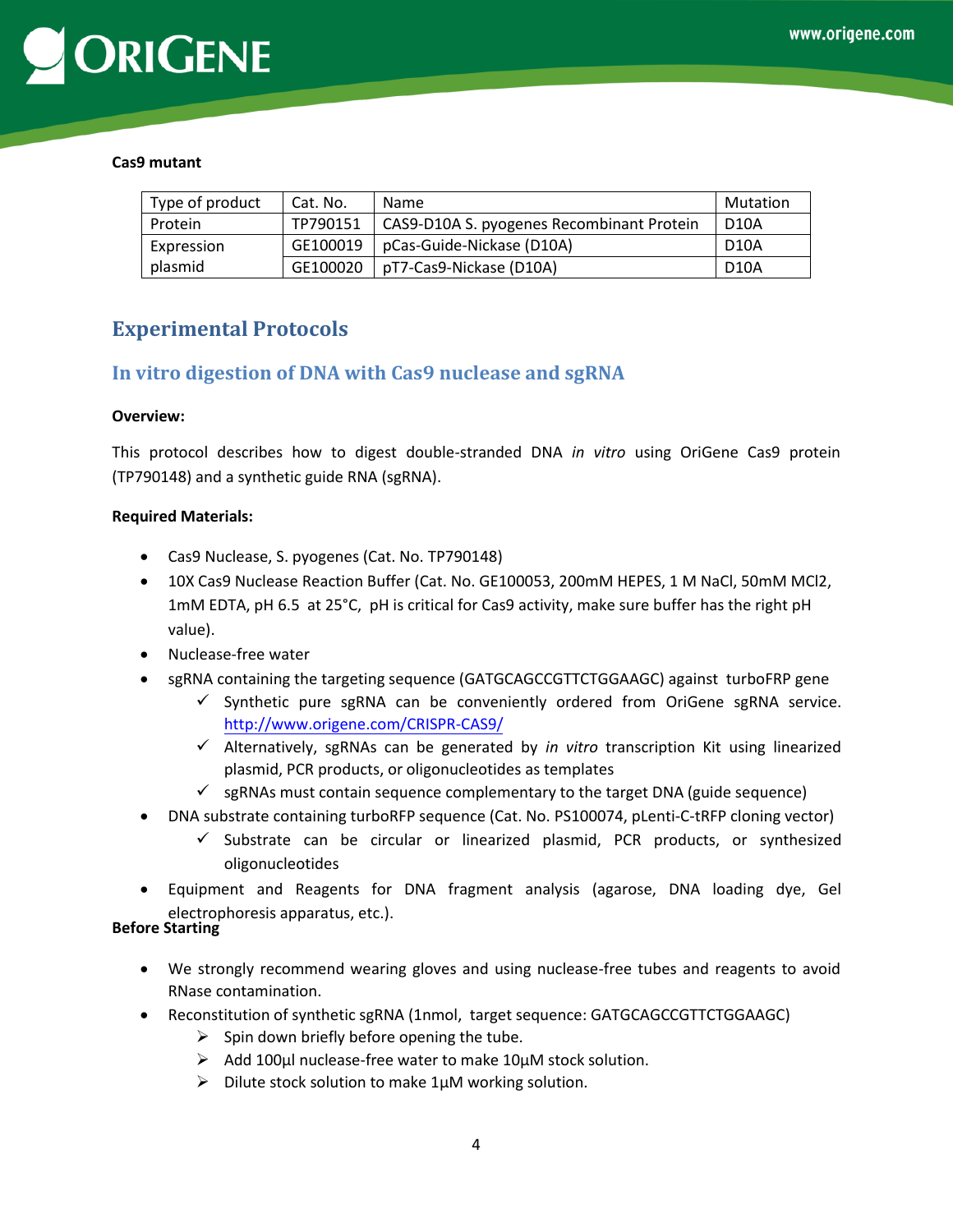

Prepare 200-400 ng linearized plasmid DNA (Cat. No. PS100074) as substrate.

#### **Procedure**

1. Assemble the reaction in a nuclease free PCR tube in the following order:

| <b>Component</b>                            | Volume (30ul final)           |
|---------------------------------------------|-------------------------------|
| Nuclease-free water                         | $21$ µl                       |
| 10X Cas9 Nuclease Reaction Buffer           | 3 µl                          |
| 1 µM sgRNA                                  | 1 µl $(-30 \text{ nM final})$ |
| 1 µM Cas9 Nuclease, S. pyogenes (TP790148)* | 1 µl ( $\sim$ 30 nM final)    |
| 20 nM substrate DNA                         | $4 \mu$ (~3 nM final)         |
| <b>Total reaction volume</b>                | 30 µl                         |

 $*$  1  $\mu$ M equals 165 ng/ $\mu$ l.

- 2. Mix thoroughly and spin down briefly.
- 3. Incubate at 37°C for 1 hour, then heat at 65°C for 10 min to deactivate Cas9 nuclease. Hold the reactions at 4°C if you want to take a break.
- 4. Proceed with fragment analysis by gel electrophoresis.

#### **Result**



Figure 1: In-vitro digestion of PS100074 vector with purified Cas9 protein (Cat. No. TP790148) and specific sgRNA. Purified Cas9 protein can cut the substrate DNA only when it is incubated with specific sgRNA.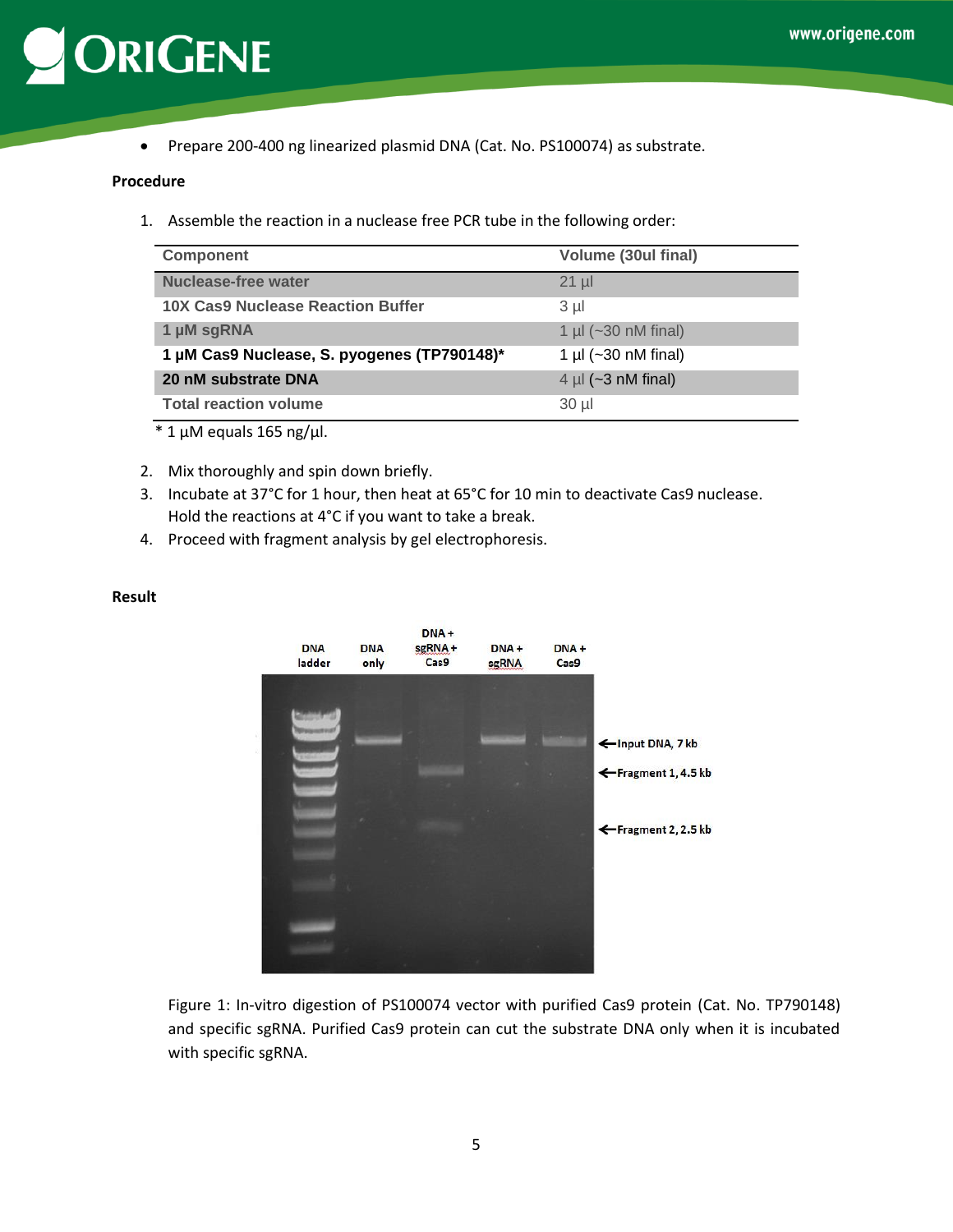# <span id="page-5-0"></span>**In vivo genome editing with Cas9 nuclease and sgRNA**

### **Overview:**

This protocol describes how to edit host cell genome *in vivo* using OriGene Cas9 protein (TP790148) and a synthetic guide RNA (sgRNA).

### **Required Materials:**

- Cas9 Nuclease, S. pyogenes (Cat. No. TP790148, 20 µM)
- sgRNA containing the targeting sequence (GATGCAGCCGTTCTGGAAGC) turboRFP (tRFP) gene
- Genetically modified HEK293 cells with the genome insertion of tRFP expression cassette
- Nuclease-free 1X TE buffer (Tris-EDTA pH7.4)
- Transfection reagent: Lipofectamine® RNAiMAX Transfection Reagent (Thermo Fisher Cat No. 13778100)
- Opti-MEM Media® , Reduced Serum with Glutamax™ (Thermo Fisher Cat No. 51985091)
- Sterile 96-well tissue culture plates

### **Before Starting**

- We strongly recommend wearing gloves and using nuclease-free tubes and reagents to avoid RNase contamination.
- Dissolve sgRNA oligos in nuclease-free 1X TE buffer (Tris-EDTA pH7.4) to create a 10µM (10 pmol/ul) working stock.

### **Procedure**

**1.** Form Cas9:sgRNA RNP complexes: For each transfection, mix 2µl (20 pmol) of sgRNA with 1µl (20 pmol) of Cas9 nuclease (Cat. No. TP790148, 20 µM). Add Opti-MEM Media to a final volume of 12.5 µl.

Note that you may need to experimentally determine the optimum Cas9:sgRNA ratio for your cell type.

- **2.** Incubate at room temperature for 15 minutes to assemble the RNP complexes.
- **3.** To form each Transfection Complex, incubate the followings at room temperature for 30 minutes (perform step 4 during incubation).

| <b>Component</b>                                  | Volume (25 µl final) |
|---------------------------------------------------|----------------------|
| <b>RNP Complex (from step 2 above)</b>            | $12.5$ µl            |
| <b>Lipofectamine RNAiMAX Transfection Reagent</b> | $1.2$ ul             |
| <b>Opti-MEM Media</b>                             | $11.3$ µl            |
| <b>Total reaction volume</b>                      | $25$ µl              |